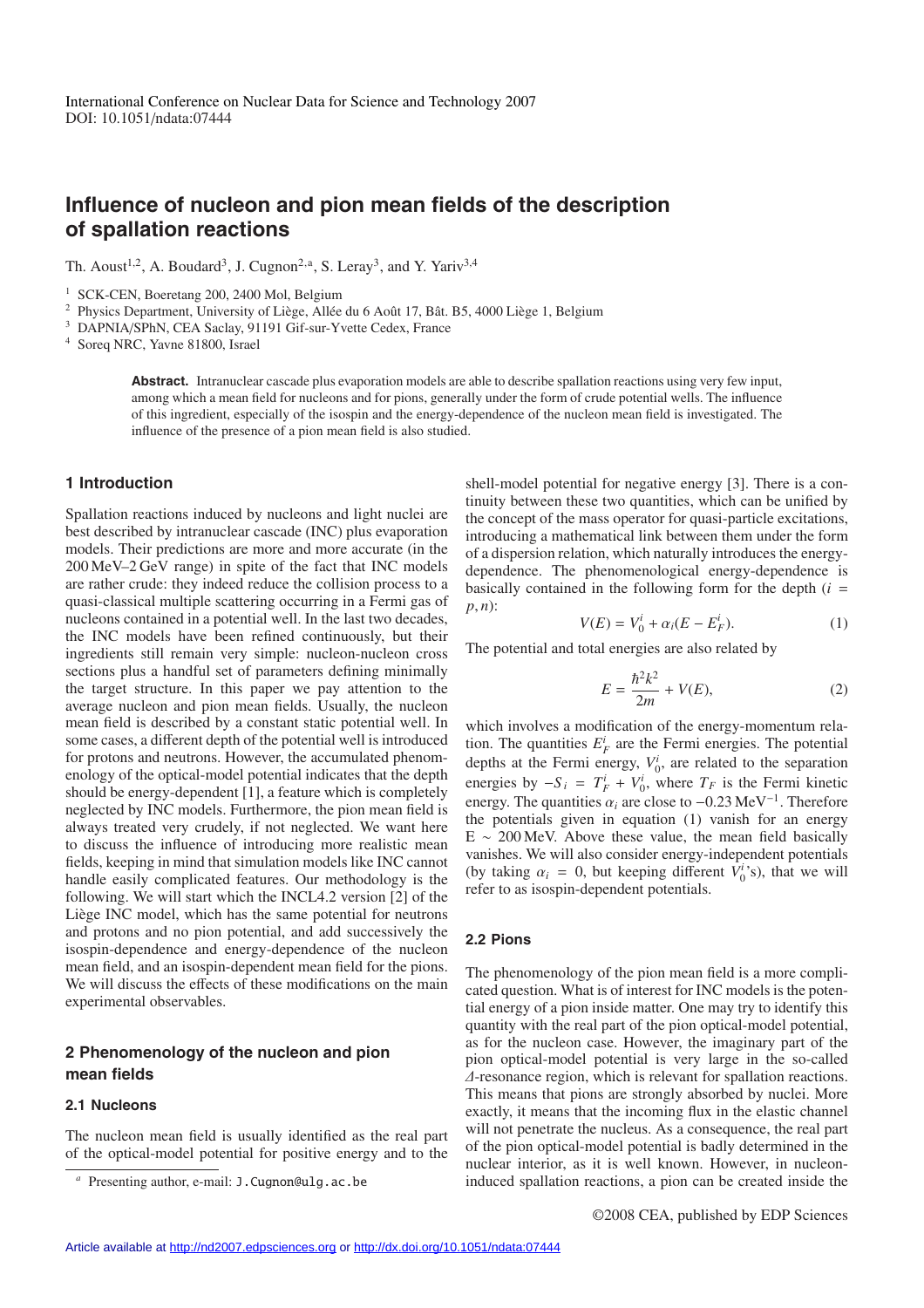nucleus and the question of its potential energy inside the nucleus is raised. Obviously, this question cannot be answered by relying on the pion optical-model, since the latter describes the evolution of the incoming flux in the elastic channel. The reason is that, contrarily to the nucleons, pions are not good quasi-particle excitations of nuclei. In the former case, the imaginary part of the nucleon optical-model potential is rather small, nucleons can propagate freely (for a few fm's) inside matter and thus have a rather well-defined potential energy. This property is embodied by the so-called strength function  $S(k, \omega)$ , which grossly speaking is the probability for an excitation of momentum *k* to have an energy  $\omega$ . It is roughly related to the optical-model potential  $V + iW$  by the relation:

$$
S(k,\omega) = -\frac{1}{\pi} \frac{W}{\left[\omega - \hbar^2 k^2 / 2m - V\right]^2 + [W]^2}.
$$
 (3)

If *W* is very small, the function *S* differs from zero only if  $\omega \approx \hbar^2 k^2 / 2m + V$ , meaning that the quasi-particle energy is rather well defined and its potential energy is given by the real part of optical-model potential. On the other hand, if *W* is very large, as in the pion case, *S* is different from zero in a very broad range. This is of course consistent with the Heisenberg principle: the quasi-particle has a lifetime of the order of  $\hbar /W$ and, therefore its energy has a fluctuation of the order of *W*. For pions, *W* may be as large as 200 MeV, and the definition of the their potential energy may have no real sense. Note that this effect, though smaller, is not of negligible size for nucleons. See ref. [4] for an interesting discussion. The very success of INC models indicates that treating these nucleons on shell, i.e. with their average potential energy is probably a good approximation. It is hoped that the same approximation could be adopted for pions.

The choice of the potential energy remains however. One can be helped by the fact the real part of the pion optical-model potential is nevertheless well determined in the nuclear surface region, as it is discussed in ref. [5]. Here, we will follow the same pragmatic approach as in this reference, using a constant square well potential for the nuclear part of the pion mean field extending up to a radial distance  $r_{max} = R_0 + c$ , with a depth V exhibiting the following Lane form:

$$
V = V_1 + V_2 \tau_3 (N - Z) / A, \tag{4}
$$

where  $\tau_3$  is the third isospin component of the pion, and where N, Z and A refer to the target. The parameters  $V_1$ ,  $V_2$  and  $c$ are determined by a fit of the INC calculations on some key measurements, involving total pion cross sections in protoninduced reactions and pion absorption cross sections. Their numerical values are  $V_1 = -31$  MeV,  $V_2 = -71$  MeV and  $c = 1.8$  fm, respectively. These values are consistent with the phenomenological values of the pion optical-model potential in the surface region.

## **3 Influence of the description of the mean field**

We here present calculations of spallation reactions using the Liège INC model, with different choices for the mean field. We refer to the INCL4.2 model, described in detail in ref. [2], as

the standard case. We add successively an isospin dependent potential, an isospin and energy-dependent potential for nucleons, and finally the potential described above for the pions.

## **3.1 Particle multiplicities**

The effect of the choice of the potential for the nucleons on particle multiplicities is illustrated by table 1. Using an isospin-dependent potential diminishes the cascade neutron multiplicity and increases the proton multiplicity (dominated by cascade). This is due to the fact that, for an asymmetric nucleus, the neutron well depth is increased and the proton well depth is decreased. The neutron evaporation rate is slightly increased, because the excitation energy is slightly increased as a mere consequence of the global decrease of the nucleon emission in the cascade stage. Adding the energydependence of the nucleon mean field decreases both neutron and proton emission in the cascade stage (and increases the excitation energy and the evaporation of neutrons) because nucleons are then more bound, on the average. The introduction of the pion potential only slightly affects nucleon emission in the cascade stage, but still increases the excitation energy, since low-energy pions cannot escape freely and are trapped in the target and finally absorbed. It is interesting to note that the introduction of the new average potentials drives the prediction for the cascade neutron multiplicity close the experimental value. Unfortunately, it somehow destroys the good agreement for the evaporated nucleons, although this quantity may be sensitive to the detail of the evaporation code.

## **3.2 Nucleon double differential cross sections**

The shape of the neutron and proton double differential cross sections remain globally unchanged by the modifications described above. Nevertheless, systematic limited changes are worth to be mentioned. First, the quasi-elatic peak in neutron spectra is better reproduced than with the standard version: it is broadened and its maximum is shifted towards lower energy and comes closer to the experimental data. Second, the quasi-elastic peak in proton spectra is broadened. Third, the neutron spectra are slightly depleted in the 20–50 MeV. This change is sometimes an improvement and sometimes not (details can be found in ref. [7], where a partial account of this work is provided). These trends are mainly due to the the

**Table 1.** Particle multiplicities and excitation energy  $E^*$  in p-<sup>208</sup>Pb collisions at 800 MeV. Comparison between the predictions of the standard INCL4 model, of the versions including successively the isospin and energy-dependencies for the nucleons and the potential for pions, and the experimental data from ref. [6].

|                            | experiment INCL4 + $V(\tau)$ + $V(\tau, E)$ |       |      |       |       |
|----------------------------|---------------------------------------------|-------|------|-------|-------|
| $n 2-20$ MeV $6.5 \pm 0.7$ |                                             | 6.81  | 6.97 | 7.01  | 7.43  |
| $n > 20$ MeV $1.9 \pm 0.2$ |                                             | 2.49  | 2.28 | 2.22. | 2.22. |
| p                          |                                             | 2.56  | 2.70 | 2.65  | 2.72  |
| $E^*(MeV)$                 |                                             | 119.9 | 1231 | 126.9 | 136.3 |
|                            |                                             |       |      |       |       |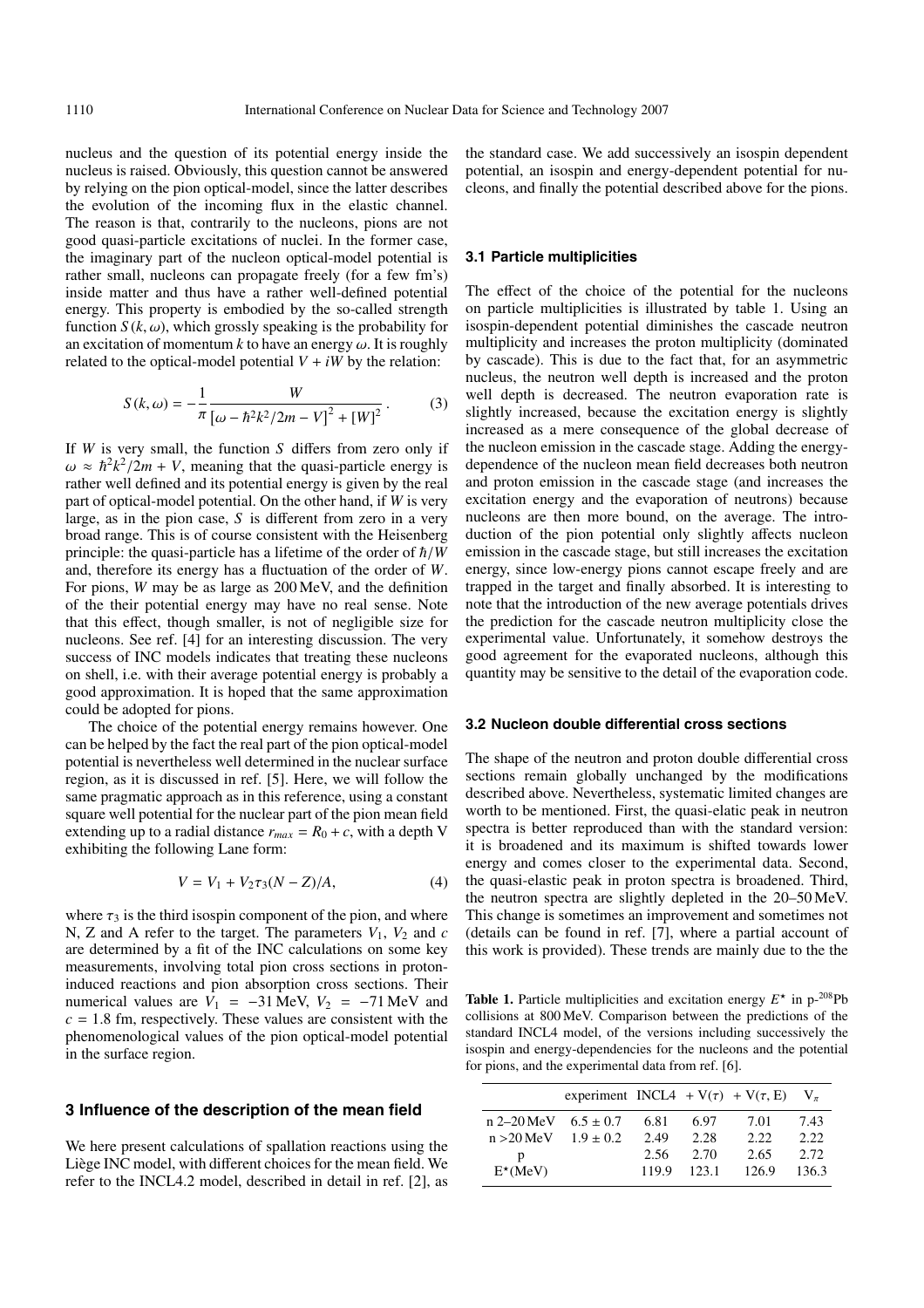introduction of the energy-dependence of the nucleon mean field. This changes modifies the blocking of the quasi-elastic (p,n) collisions (and the quasi-elastic peak) and enhances the average binding energy of the neutrons, making more difficult the ejection of low-energy neutrons.

## **3.3 Residue cross sections**

The changes on the residue production cross sections are also limited. There is a slight broadening of the spallation peak of the residue mass spectrum, but not enough to cure the lack of cross section in the low mass range of this peak in the standard version [2]. This change is of course related to the slight increase of the excitation function (see table 1). In addition, there seems to be a slight decrease in the production of the residues with small mass loss.

Let us however mention that the production of residues with one more nucleon (like  $^{210}$ Po in p<sup>-209</sup>Bi interactions) can be drastically changed. Since they can be formed by  $(p, \pi)$ reactions, they are sensitive to the pion potential. See ref. [8] for a discussion of this particular case.

## **3.4 Pion-induced reactions**

Since the most drastic modifications introduced in the INCL4 model involves pions (their mean field was neglected in the standard version), it is interesting to investigate these reactions first.

The total reaction cross sections are not very much changed by the modifications introduced in this work. This is rather expected, since what matters for this observable is the first collision and since the pion-nucleon cross section has not been modified in the ∆-resonance region and below. Only the modification of the nucleon potential slightly modifies the kinematics of this first collision. We observed a slight improvement, as reported on in ref. [5]. But, both with the standard and the modified versions, the reaction cross section is underpredicted below ∆-resonance, at least for heavy targets. This can be attributable to the interaction of low-energy pions with two nucleons, which is neglected in INCL4.

A more sensitive test is provided by (true) absorption cross sections. A sample of our results is given in figure 1. Clearly, in this case, the predictions of INCL4 are improved. The main source of the improvement comes from the introduction of the pion mean field. It is then harder to emit a low-energy pion, which has thus more chance to be annihilated on nucleons. This is on keeping with the smaller improvement that we observed for negative pions. Indeed the latter experience a somehow deeper potential well inside the nucleus, but no Coulomb barrier when they leave this nucleus. We also obtained less satisfactory results for very heavy nuclei. This could be understood as due to the large probability for direct pion annihilation on two nucleons, due to the large size of its de Broglie wavelength, an aspect completely forgotten in INCL4. Nevertheless the good overall results and the presence of the ∆-peak in the absorption cross sections indicates that our modelisation of the pion-nucleus intera ction has probably



**Fig. 1.** True absorption cross section of positive pions on indicated targets, as function of the pion incident energy. Comparison between the experimental data of refs. [9, 10] (heavy symbols), the predictions of the standard INCL4 model (dotted lines with crosses) and those of the modified models, including isospin and energy-dependance of the nucleon average potential (dot-dashed lines with open squares) and also the pion mean field (full lines with open circles).

picked up the right features. This is corroborated by the satisfactory results that we obtained (slightly better in the standard version) for proton production in pion-induced reactions (see ref. [5] for a preliminary account of this point).

### **3.5 Pion production in proton-induced reactions**

Let us look first to the integrated pion production first. Typical results of our study are given in figure 2. The cross sections are markedly overestimated by the standard version of INCL4, the well-known shortcoming of this model [2]. When the isospin and especially energy-dependence of the nucleon mean field are introduced, this defect is largely alleviated (almost totally for light targets). We think that this may be due to an effective modification of the threshold for pion production. Indeed the continuous rising of the pion production cross section mainly results from the rising elementary NN cross section in the energy range under consideration. When an energy-dependent potential is used, the incoming proton has inside the nucleus a kinetic energy equal to its incident energy (above 200 MeV). When a constant potential is used, this kinetic energy is increased by the depth of the potential, say 50 MeV. This could explain the roughly constant shift between the dotted and the